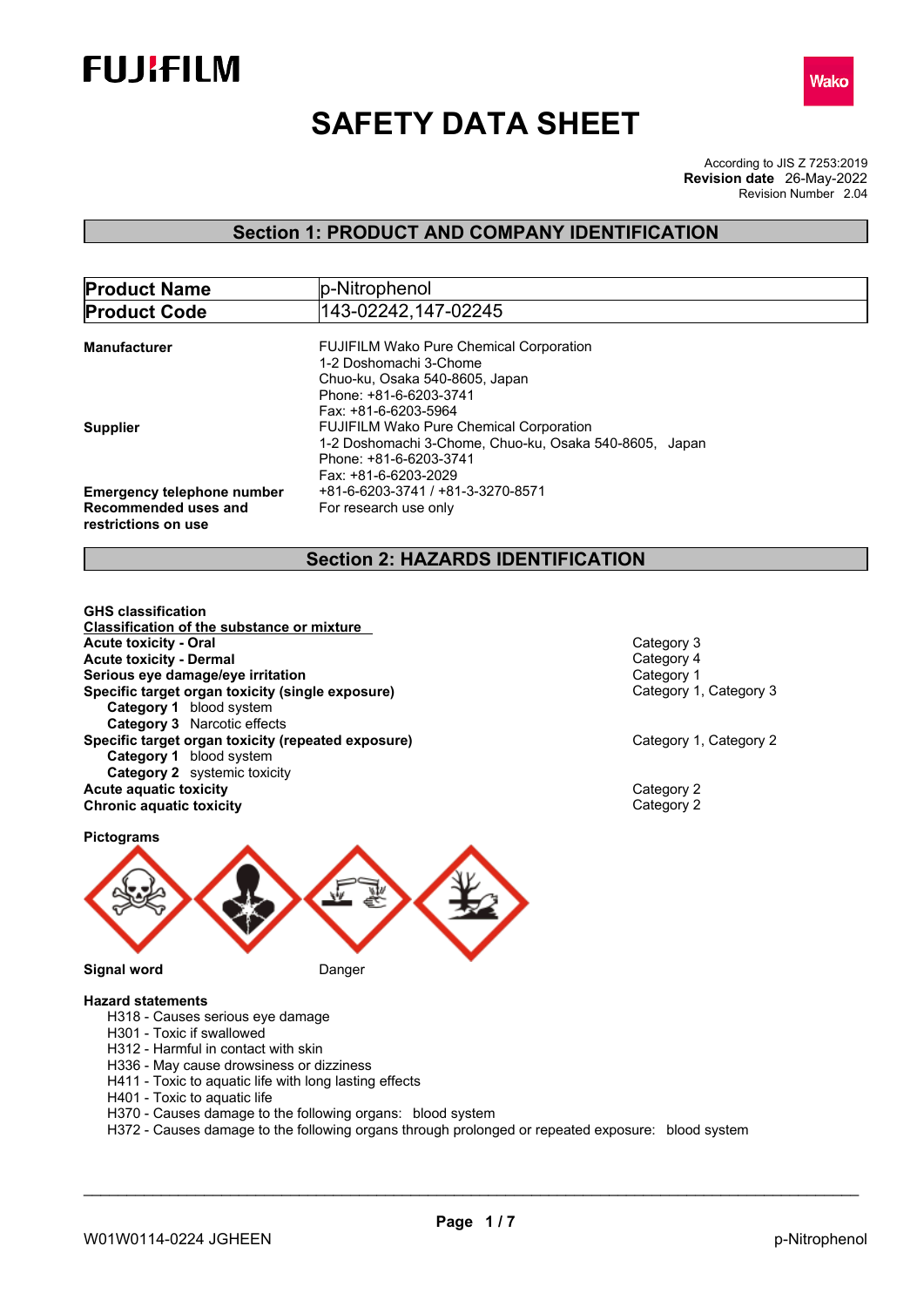H373 - May cause damage to the following organs through prolonged or repeated exposure: systemic toxicity

#### **Precautionary statements-(Prevention)**

- Wear protective gloves/protective clothing/eye protection/face protection
- Do not breathe dust/fume/gas/mist/vapors/spray
- Wash face, hands and any exposed skin thoroughly after handling
- Do not eat, drink or smoke when using this product
- Use only outdoors or in a well-ventilated area
- Avoid release to the environment

### **Precautionary statements-(Response)**

• IF IN EYES: Rinse cautiously with water for several minutes. Remove contact lenses, if present and easy to do. Continue rinsing

- Immediately call a POISON CENTER or doctor/physician
- Call a POISON CENTER or doctor/physician if you feel unwell
- IF ON SKIN (or hair): Remove/Take off immediately all contaminated clothing. Rinse skin with water/shower
- Wash contaminated clothing before reuse
- IF INHALED: Remove victim to fresh air and keep at rest in a position comfortable for breathing
- Call a POISON CENTER or doctor/physician if you feel unwell
- IF SWALLOWED: Immediately call a POISON CENTER or doctor/physician
- Rinse mouth
- Do NOT induce vomiting
- Collect spillage

#### **Precautionary statements-(Storage)**

- Store in a well-ventilated place. Keep container tightly closed
- Store locked up
- **Precautionary statements-(Disposal)**
	- Dispose of contents/container to an approved waste disposal plant

#### **Others Other hazards** Not available

### **Section 3: COMPOSITION/INFORMATION ON INGREDIENTS**

**Single Substance or Mixture** Substance

### **Formula** C6H5NO3

| <b>Chemical Name</b>                    | Weight-% | Molecular weight            | <b>ENCS</b>             | <b>ISHL</b><br>.No. | <b>CAS RN</b>      |
|-----------------------------------------|----------|-----------------------------|-------------------------|---------------------|--------------------|
| .<br>p-Nitrophenol                      | 99.0     | 139.1                       | (0)<br>$- - -$<br>- د ت |                     | -02-<br>۱∩∩<br>UU- |
| <b>Note</b><br><b>ISHL</b><br>No<br>.on | the      | announced<br>means<br>table | d chemical substances.  |                     |                    |

**Impurities and/or Additives:** Not applicable

### **Section 4: FIRST AID MEASURES**

**Inhalation**

Remove to fresh air. If symptoms persist, call a physician.

**Skin contact**

Wash off immediately with soap and plenty of water. If symptoms persist, call a physician.

#### **Eye contact**

IF IN EYES: Rinse cautiously with water for several minutes. Remove contact lenses, if present and easy to do. Continue rinsing. Immediate medical attention is required.

#### **Ingestion**

Rinse mouth. Never give anything by mouth to an unconscious person. Call a physician or poison control center immediately. Do not induce vomiting without medical advice.

#### **Protection of first-aiders**

Use personal protective equipment as required.

### **Section 5: FIRE FIGHTING MEASURES**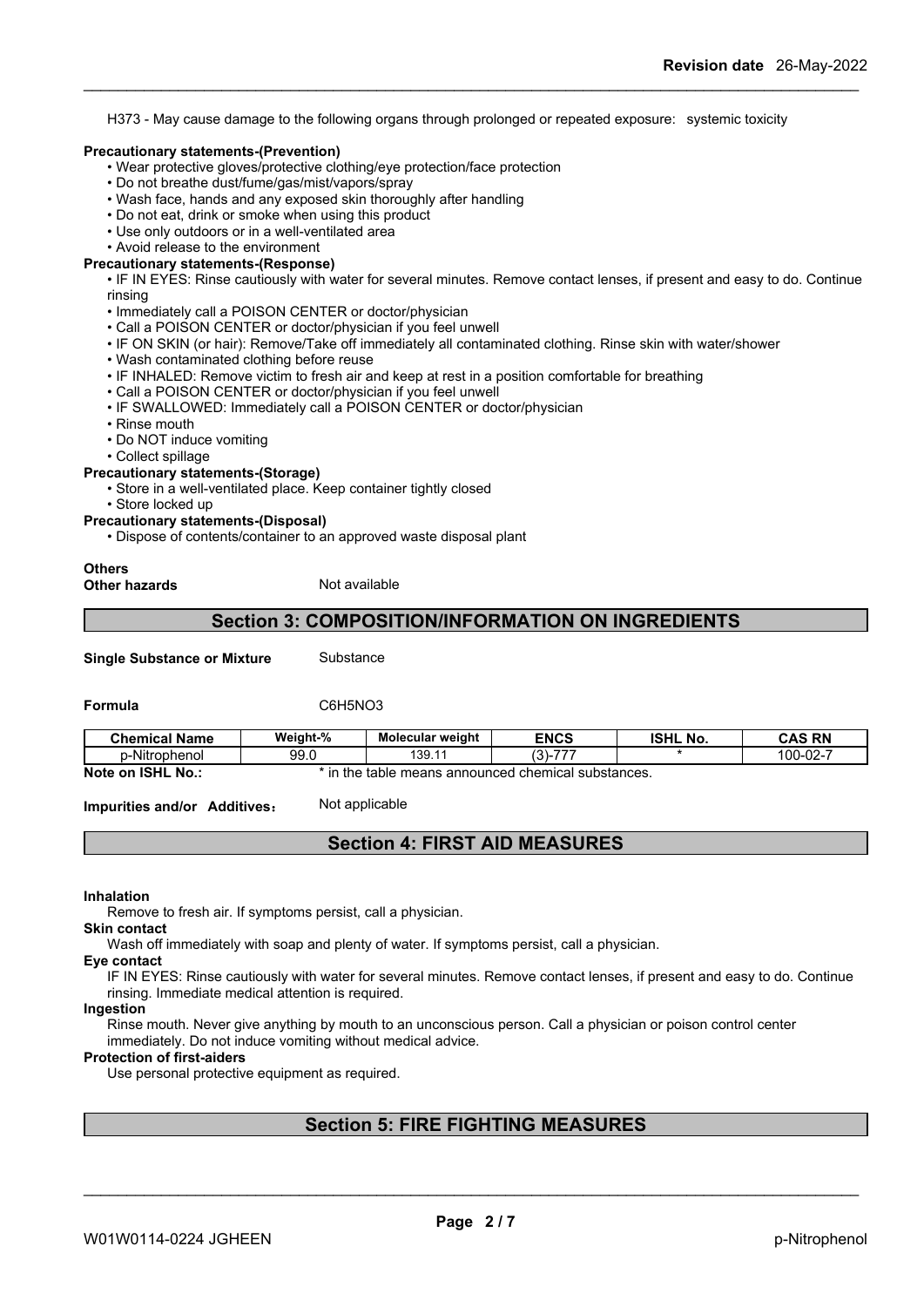#### **Suitable extinguishing media**

Water spray (fog), Carbon dioxide (CO2), Foam, Extinguishing powder, Sand

**Unsuitable extinguishing media**

No information available

#### **Specific hazards arising from the chemical product**

Thermal decomposition can lead to release of irritating and toxic gases and vapors.

**Special extinguishing method**

No information available

### **Special protective actions for**

#### **fire-fighters**

Use personal protective equipment as required.Firefighters should wear self-contained breathing apparatus and full firefighting turnout gear.

### **Section 6: ACCIDENTAL RELEASE MEASURES**

### **Personal precautions, protective equipment and emergency procedures**

For indoor, provide adequate ventilation process until the end of working. Deny unnecessary entry other than the people involved by, for example, using a rope. While working, wear appropriate protective equipments to avoid adhering it on skin, or inhaling the gas. Work from windward, and retract the people downwind.

#### **Environmental precautions**

To be careful not discharged to the environment without being properly handled waste water contaminated.

**Methods and materials for contaminent and methods and materials for cleaning up**

Sweep up and gather scattered particles, and collect it in an empty airtight container.

#### **Recoverly, neutralization** No information available

### **Secondary disaster prevention measures**

Clean contaminated objects and areas thoroughly observing environmental regulations.

### **Section 7: HANDLING AND STORAGE**

#### **Handling**

#### **Technical measures**

Do not give shock. Avoid contact with high temperature objects, spark, and strong oxidizing agents. Use with local exhaust ventilation.

#### **Precautions**

Do not rough handling containers, such as upsetting, falling, giving a shock, and dragging Prevent leakage, overflow, and scattering. Not to generate steam and dust in vain. Seal the container after use. After handling, wash hands and face, and then gargle In places other than those specified, should not be smoking or eating and drinking Should not be brought contaminated protective equipment and gloves to rest stops Deny unnecessary entry of non-emergency personnel to the handling area

#### **Safety handling precautions**

Avoid contact with skin, eyes or clothing. Use personal protective equipment as required.

#### **Storage Safe storage conditions** Keep container protect from light, store in well-ventilated place at room temperature (preferably cool). Keep container tightly closed. **Safe packaging material** Glass **Incompatible substances** Strong oxidizing agents

### **Section 8: EXPOSURE CONTROLS/PERSONAL PROTECTION**

#### **Engineering controls**

In case of indoor workplace, seal the source or use a local exhaust system. Provide the safety shower facility, and handand eye-wash facility. And display their position clearly.

**Exposure limits** This product, as supplied, does not contain any hazardous materials with occupational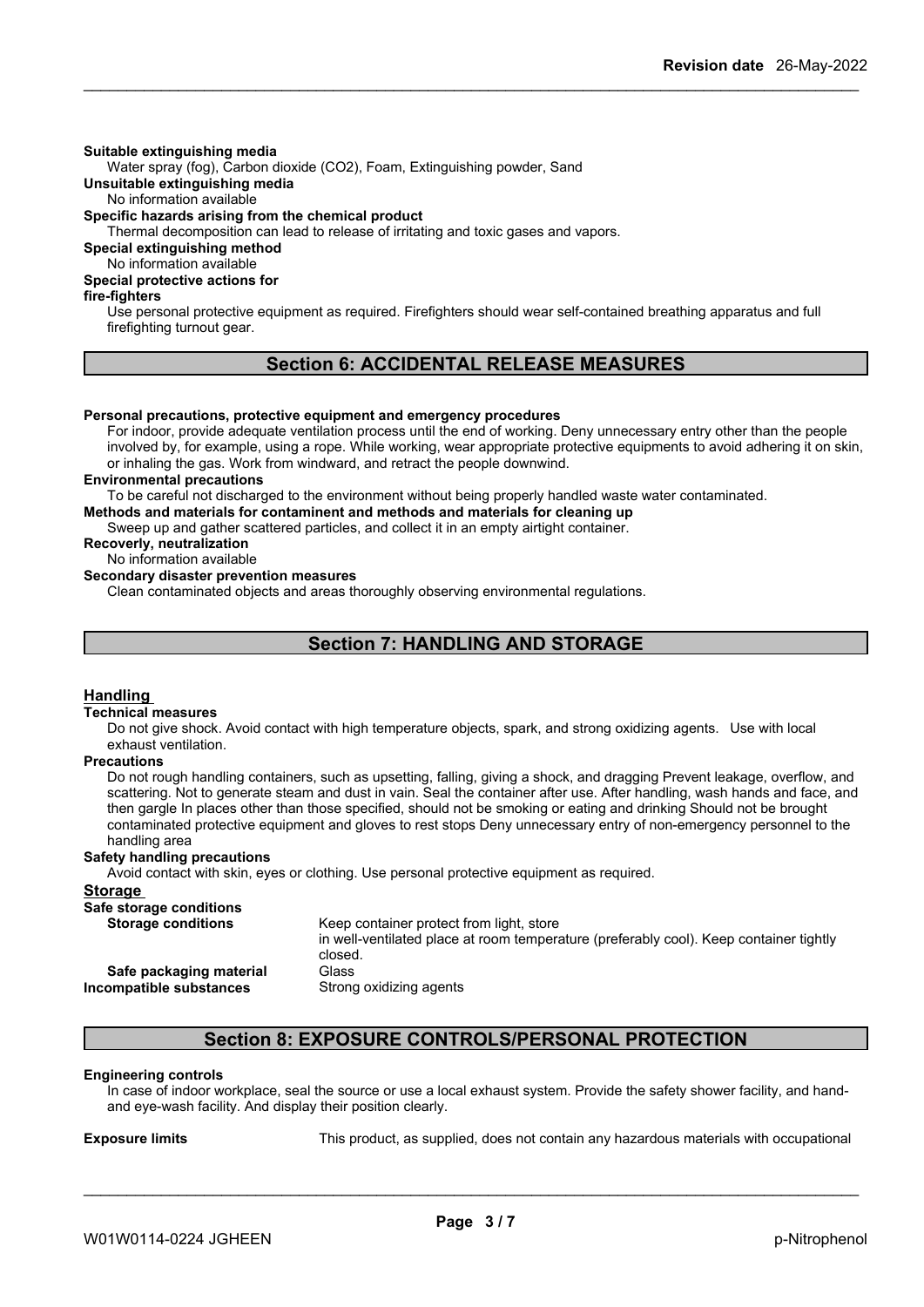exposure limits established by the region specific regulatory bodies.

**Personal protective equipment**<br>**Respiratory protection** Dust mask **Respiratory protection**<br>Hand protection **Skin** and body protection **General hygiene considerations**

**Impermeable protective gloves Eye protection** protective eyeglasses or chemical safety goggles<br> **Skin and body protection** Long-sleeved work clothes

Handle in accordance with good industrial hygiene and safety practice.

### **Section 9: PHYSICAL AND CHEMICAL PROPERTIES**

| slightly yellow - pale yellowish brown                      |
|-------------------------------------------------------------|
| crystals - powder                                           |
| characteristic odor                                         |
| 113 - 116 $\degree$ C                                       |
| 279 $^{\circ}$ C                                            |
| no data available                                           |
| no data available                                           |
| no data available                                           |
|                                                             |
|                                                             |
| no data available                                           |
| no data available                                           |
| 169 $°C$                                                    |
| no data available                                           |
| no data available                                           |
| no data available                                           |
| no data available                                           |
| no data available                                           |
| Ethanol and Diethyl ether: freely soluble . water: slightly |
| soluble.                                                    |
| 1.91                                                        |
| no data available                                           |
| 1.479                                                       |
| no data available                                           |
| no data available                                           |
|                                                             |

### **Section 10: STABILITY AND REACTIVITY**

#### **Stability**

**Reactivity Reactivity Reactivity Chemical stability no data available Chemical stability** May be altered by light. **Hazardous reactions** None under normal processing **Conditions to avoid** Extremes of temperature and direct sunlight, Heat, flames and sparks, static electricity, spark, Shock **Incompatible materials** Strong oxidizing agents **Hazardous decomposition products** Carbon monooxide (CO), Carbon dioxide (CO2), Nitrogen oxides (NOx)

### **Section 11: TOXICOLOGICAL INFORMATION**

#### **Acute toxicity**

| <b>Chemical Name</b> | <b>.D50</b>      | LD50                           | $\mathsf{L}$ C50      |
|----------------------|------------------|--------------------------------|-----------------------|
|                      | <b>Dral</b>      | Dermal                         | <b>Inhalation</b>     |
| .<br>p-Nitrophenol   | 109 ma/ka<br>Rat | .<br>5000<br>) ma/ka<br>Rabbit | Rat<br>ma/L<br>4<br>≖ |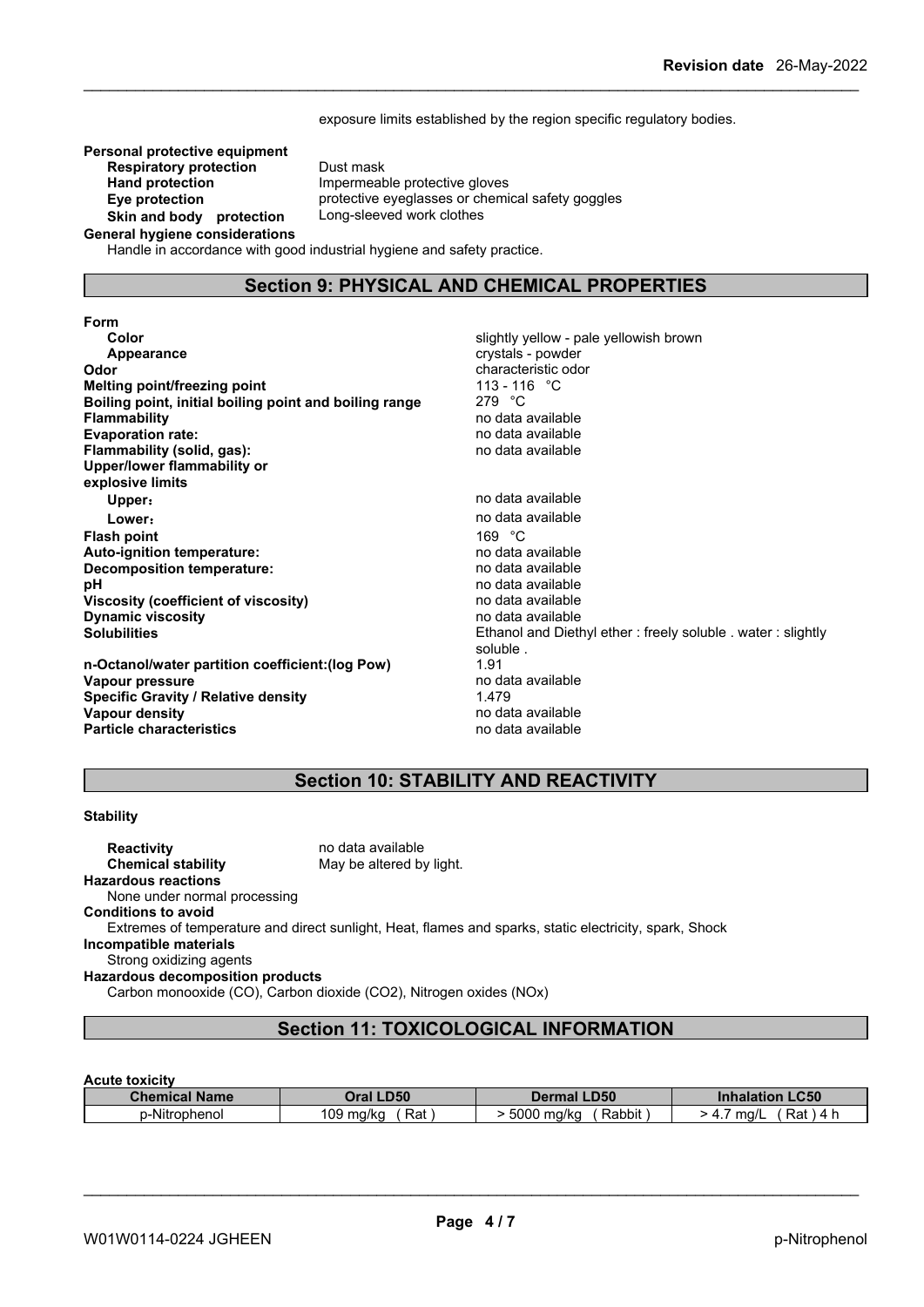| <b>Chemical Name</b> | Acute toxicity -oral- source      | Acute toxicity -dermal- source   Acute toxicity -inhalation gas- |                          |
|----------------------|-----------------------------------|------------------------------------------------------------------|--------------------------|
|                      | information                       | information                                                      | source information       |
| p-Nitrophenol        | Based on the NITE GHS             | Based on the NITE GHS                                            | Based on the NITE GHS    |
|                      | classification results.           | classification results.                                          | Iclassification results. |
|                      |                                   |                                                                  |                          |
|                      |                                   |                                                                  |                          |
| <b>Chemical Name</b> | <b>Acute toxicity -inhalation</b> | Acute toxicity -inhalation dust-Acute toxicity -inhalation mist- |                          |
|                      | vapor-source information          | source information                                               | source information       |
| p-Nitrophenol        | Based on the NITE GHS             | Based on the NITE GHS                                            | Based on the NITE GHS    |

#### **Skin irritation/corrosion**

| <b>Chemical Name</b>              | Skin corrosion/irritation source information         |
|-----------------------------------|------------------------------------------------------|
| p-Nitrophenol                     | Based on the NITE GHS classification results.        |
| Serious eye damage/ irritation    |                                                      |
| <b>Chemical Name</b>              | Serious eye damage/irritation source information     |
| p-Nitrophenol                     | Based on the NITE GHS classification results.        |
| Respiratory or skin sensitization |                                                      |
| <b>Chemical Name</b>              | Respiratory or Skin sensitization source information |
| p-Nitrophenol                     | Based on the NITE GHS classification results.        |
| Reproductive cell mutagenicity    |                                                      |
| <b>Chemical Name</b>              | germ cell mutagencity source information             |
| p-Nitrophenol                     | Based on the NITE GHS classification results.        |
| Carcinogenicity                   |                                                      |
| <b>Chemical Name</b>              | <b>Carcinogenicity source information</b>            |
| p-Nitrophenol                     | Based on the NITE GHS classification results.        |

#### **Reproductive toxicity**

| Reproductive toxicity source information      |
|-----------------------------------------------|
| Based on the NITE GHS classification results. |
|                                               |
| STOT -single exposure- source information     |
| Based on the NITE GHS classification results. |
|                                               |
| STOT-repeated exposure- source information    |
| Based on the NITE GHS classification results. |
|                                               |
| <b>Aspiration Hazard source information</b>   |
| Based on the NITE GHS classification results. |
|                                               |

## **Section 12: ECOLOGICAL INFORMATION**

#### **Ecotoxicity**

| <b>Chemical Name</b> | Algae/aguatic plants | Fish                       | Crustacea            |
|----------------------|----------------------|----------------------------|----------------------|
| p-Nitrophenol        | EC50 : Desmodesmus   | LC50 : Oncorhynchus mykiss | EC50 : Daphnia magna |
|                      | subspicatus          | 2.2 mg/L 96 h              | 3.1 - 7.1 mg/L 48 h  |
|                      | 23.7 mg/L 96 h       |                            |                      |

#### **Other data**

| <b>Chemical Name</b> | Short-term (acute) hazardous to the<br>aquatic environment source<br>information | Long-term (chronic) hazardous to the<br>aquatic environment source<br>information |
|----------------------|----------------------------------------------------------------------------------|-----------------------------------------------------------------------------------|
| p-Nitrophenol        | Based on the NITE GHS classification                                             | Based on the NITE GHS classification                                              |
|                      | lresults.                                                                        | results.                                                                          |

| Persistence and degradability    | No information available |
|----------------------------------|--------------------------|
| <b>Bioaccumulative potential</b> | No information available |
| Mobility in soil                 | No information available |
| Hazard to the ozone layer        | No information available |
| <b>Mobility</b>                  |                          |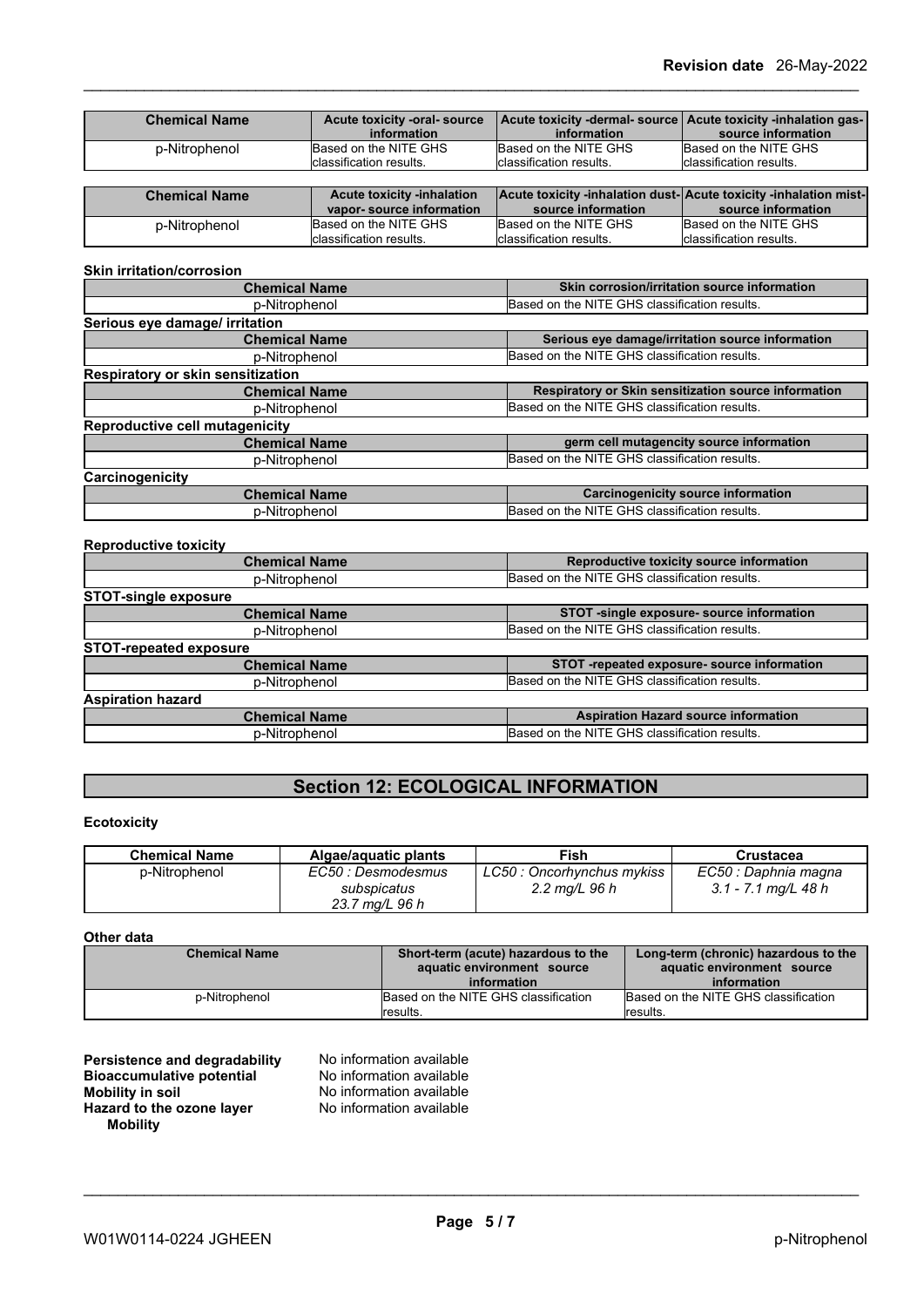### **Section 13: DISPOSAL CONSIDERATIONS**

#### **Waste from residues**

Disposal should be in accordance with applicable regional, national and local laws and regulations. **Contaminated container and contaminated packaging**

Disposal should be in accordance with applicable regional, national and local laws and regulations.

### **Section 14: TRANSPORT INFORMATION**

| <b>ADR/RID</b>                                          |                           |
|---------------------------------------------------------|---------------------------|
| UN number                                               | UN1663                    |
| Proper shipping name:                                   | Nitrophenols (o-, m-, p-) |
| UN classfication                                        | 6.1                       |
| <b>Subsidiary hazard class</b>                          |                           |
| Packing group                                           | Ш                         |
| <b>Marine pollutant</b>                                 | Yes                       |
| <b>IMDG</b>                                             |                           |
| <b>UN number</b>                                        | UN1663                    |
| Proper shipping name:                                   | Nitrophenols              |
| <b>UN classfication</b>                                 | 6.1                       |
| <b>Subsidiary hazard class</b>                          |                           |
| Packing group                                           | Ш                         |
| <b>Marine pollutant (Sea)</b>                           | Yes                       |
| Transport in bulk according to No information available |                           |
| Annex II of MARPOL 73/78 and                            |                           |
| the IBC Code                                            |                           |
| <b>IATA</b>                                             |                           |
| UN number                                               | UN1663                    |
| Proper shipping name:                                   | Nitrophenols              |
| <b>UN classfication</b>                                 | 6.1                       |
| <b>Subsidiary hazard class</b>                          |                           |
| Packing group                                           | Ш                         |
| <b>Environmentally Hazardous</b>                        | Yes                       |
| <b>Substance</b>                                        |                           |

### **Section 15: REGULATORY INFORMATION**

| <b>International Inventories</b>                |                                                                                  |
|-------------------------------------------------|----------------------------------------------------------------------------------|
| <b>EINECS/ELINCS</b>                            | Listed                                                                           |
| <b>TSCA</b>                                     | Listed                                                                           |
|                                                 |                                                                                  |
| Japanese regulations                            |                                                                                  |
| <b>Fire Service Act</b>                         | Category V, nitro compounds, dangerous grade 2                                   |
| <b>Poisonous and Deleterious</b>                | Not applicable                                                                   |
| <b>Substances Control Law</b>                   |                                                                                  |
| Industrial Safety and Health Act Not applicable |                                                                                  |
| <b>Regulations for the carriage</b>             | Toxic Substances - Poison (Ordinance Art.3, Ministry of Transportation Ordinance |
| and storage of dangerous                        | Regarding Transport by Ship and Storage, Attached Table 1)                       |
| goods in ship                                   |                                                                                  |
| <b>Civil Aeronautics Law</b>                    | Toxic and Infectious Substances (Ordinance Art.194, MITL Nortification for Air   |
|                                                 | Transportation of Explosives etc., Attached Table 1)                             |
| <b>Pollutant Release and Transfer Class 2</b>   |                                                                                  |
| <b>Register Law</b>                             |                                                                                  |
| $(-2023.3.31)$                                  |                                                                                  |
| Class 2 - No.                                   | 72                                                                               |
| <b>Pollutant Release and Transfer</b>           | Not applicable                                                                   |
| <b>Register Law</b>                             |                                                                                  |
| (2023/4/1)                                      |                                                                                  |
| <b>Water Pollution Control Act</b>              | Specified substances(Law Art.2 Para.4, Enforcement Order Art.3-3)                |
| <b>Export Trade Control Order</b>               | Not applicable                                                                   |
|                                                 |                                                                                  |